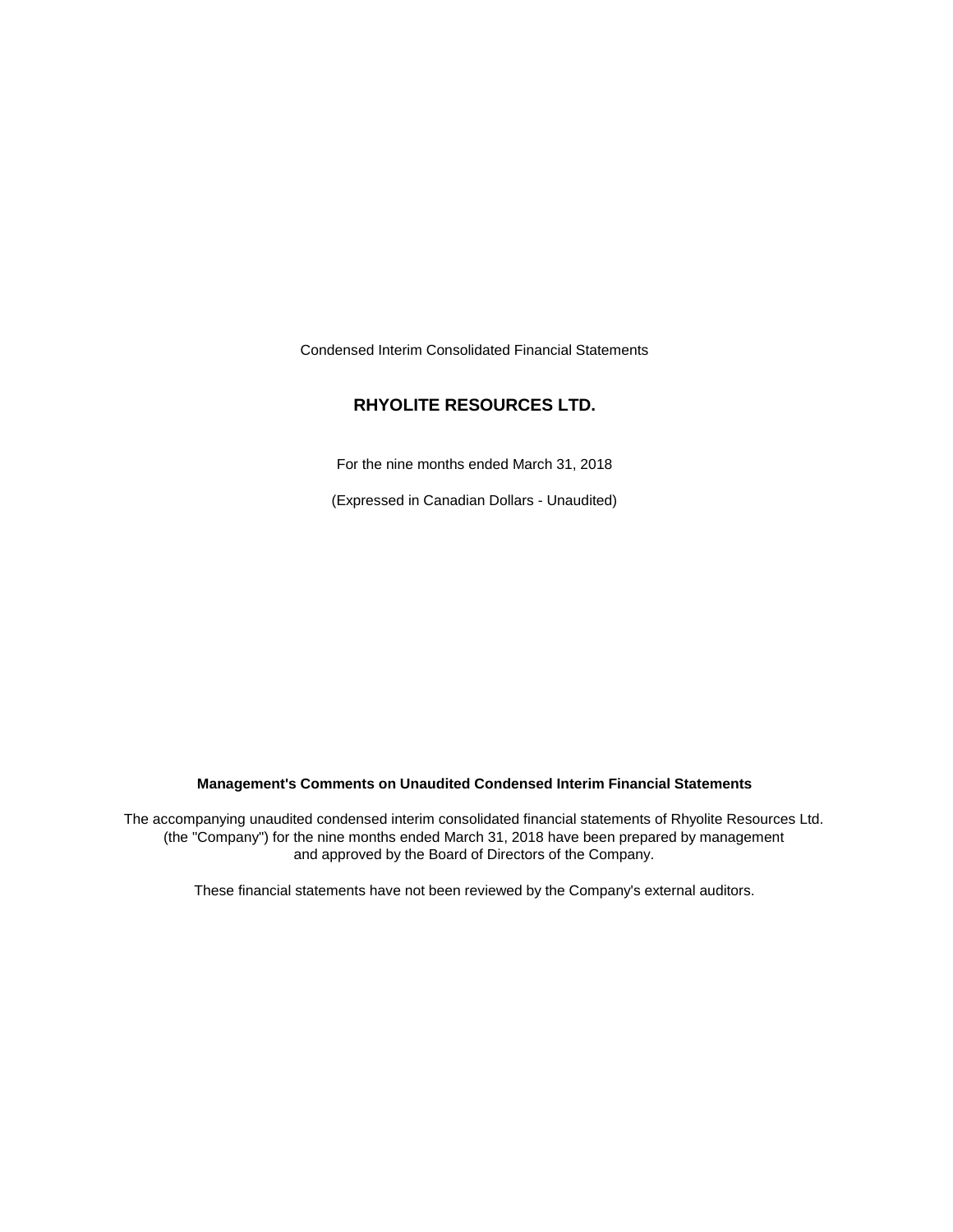Condensed Interim Consolidated Statements of Financial Position

(Expressed in Canadian dollars - unaudited)

|                                                                                                                                        | March 31,              | June 30,               |
|----------------------------------------------------------------------------------------------------------------------------------------|------------------------|------------------------|
|                                                                                                                                        | 2018                   | 2017                   |
| <b>ASSETS</b>                                                                                                                          |                        |                        |
| Current assets:                                                                                                                        |                        |                        |
| Cash                                                                                                                                   | \$1,460,197            | \$1,546,217            |
| Amounts receivable (Note 5)                                                                                                            | 2,243                  | 1,178                  |
| <b>Total current assets</b>                                                                                                            | 1,462,440              | 1,547,395              |
| Exploration and evaluation assets (Note 4)                                                                                             | 44,615                 | 44,615                 |
| <b>Total assets</b>                                                                                                                    | \$1,507,055            | \$1,592,010            |
| <b>LIABILITIES AND SHAREHOLDERS' EQUITY</b><br><b>Current liabilities:</b><br>Accounts payable and accrued liabilities (Notes 6 and 8) | \$<br>4,479            | -\$<br>16,704          |
| <b>Total liabilities</b>                                                                                                               | 4,479                  | 16,704                 |
| Shareholders' equity:                                                                                                                  |                        |                        |
| Share capital (Note 7)                                                                                                                 | 4,850,804              | 4,865,497              |
| Equity reserves (Note 7)<br><b>Deficit</b>                                                                                             | 245,446<br>(3,593,674) | 249,781<br>(3,539,972) |
|                                                                                                                                        |                        |                        |
| Total shareholders' equity                                                                                                             | 1,502,576              | 1,575,306              |
| Total liabilities and shareholder's equity                                                                                             | 1,507,055<br>\$.       | \$1,592,010            |
|                                                                                                                                        |                        |                        |

Basis of presentation (Note 2)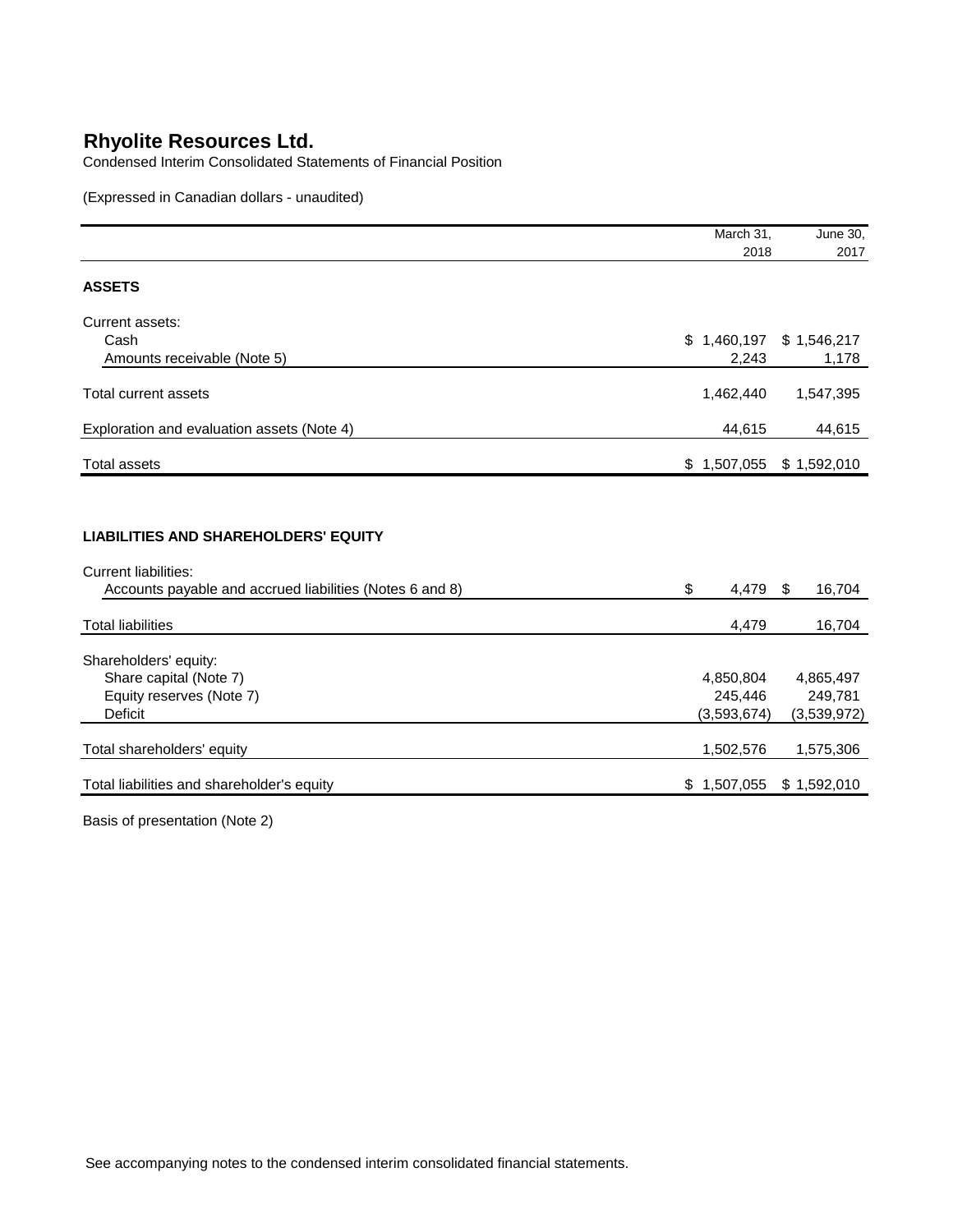Condensed Interim Consolidated Statements of Changes in Equity

(Expressed in Canadian dollars - unaudited)

|                                    | Number of  | Share       |   | Equity   |                     | Total           |
|------------------------------------|------------|-------------|---|----------|---------------------|-----------------|
|                                    | shares     | capital     |   | Reserves | Deficit             | Equity          |
|                                    |            |             |   |          |                     |                 |
| Balance, June 30, 2016             | 27,491,450 | \$3,584,781 | S | 122.284  | $$$ (3,415,513) $$$ | 291,552         |
| Private placement of common shares | 16,000,000 | 1,600,000   |   |          |                     | 1,600,000       |
| Share issuance costs               |            | (339, 582)  |   | 127,497  |                     | (212, 085)      |
| Loss for the period                |            |             |   |          | (66, 230)           | (66, 230)       |
| Balance, March 31, 2017            | 43,491,450 | 4,845,199   |   | 249,781  | (3,481,743)         | 1,613,237       |
| Reversal of share issuance costs   |            | 20.298      |   |          |                     | 20.298          |
| Loss for the period                |            |             |   |          | (58, 229)           | (58, 229)       |
| Balance, June 30, 2017             | 43,491,450 | 4,865,497   |   | 249,781  | (3.539.972)         | 1,575,306       |
| Exercise of warrants               | 46,250     | 11,274      |   | (4, 335) |                     | 6,939           |
| Share issuance costs               |            | (25, 967)   |   |          |                     | (25, 967)       |
| Loss for the period                |            |             |   |          | (53, 702)           | (53, 702)       |
| Balance, March 31, 2018            | 43,537,700 | \$4,850,804 | S | 245.446  | \$ (3,593,674)      | 1,502,576<br>S. |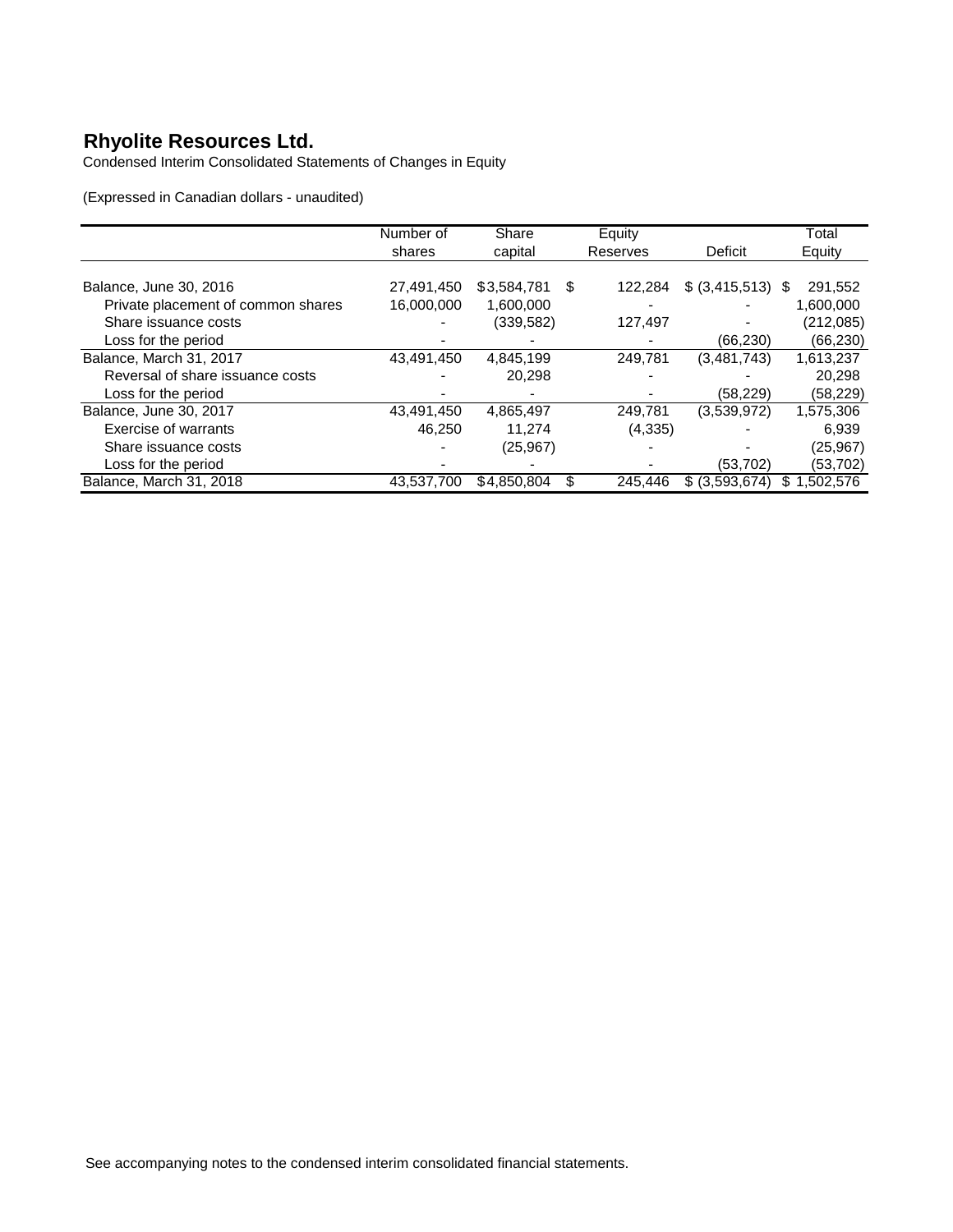Condensed Interim Consolidated Statements of Comprehensive Loss

(Expressed in Canadian dollars - unaudited)

|                                                      | Three Months Ended |                          |     | Nine Months Ended |           |            |     |            |
|------------------------------------------------------|--------------------|--------------------------|-----|-------------------|-----------|------------|-----|------------|
|                                                      | March 31,          |                          |     |                   | March 31, |            |     |            |
|                                                      |                    | 2018                     |     | 2017              |           | 2018       |     | 2017       |
| Exploration expenses (Note 4)                        | \$                 | $\overline{\phantom{a}}$ | \$  | 502               | \$.       | 11,464     | -SS | 9,592      |
| General and administration expenses:                 |                    |                          |     |                   |           |            |     |            |
| Office administration and facilities (Note 8)        | \$                 | 12,000                   | \$  | 12,000            | \$.       | 36,000     | -SS | 36,000     |
| Transfer agent, listing and filing fees              |                    | 6,959                    |     | 7,251             |           | 13,119     |     | 13,763     |
| Office supplies and services                         |                    | 543                      |     | 553               |           | 1.626      |     | 1,242      |
| Accounting and legal services                        |                    | 107                      |     | 3,343             |           | 1,815      |     | 4,287      |
| Foreign exchange loss                                |                    | 5                        |     |                   |           | 353        |     |            |
| Shareholder information                              |                    |                          |     | 1,281             |           | 629        |     | 2,312      |
| Interest income                                      |                    | (4, 443)                 |     | (441)             |           | (11, 304)  |     | (966)      |
| Total general and administration expenses            |                    | 15,171                   |     | 23,987            |           | 42,238     |     | 56,638     |
| Loss and comprehensive loss for the period           | \$                 | 15,171                   | \$  | 24,489            | \$.       | 53,702     | \$. | 66,230     |
| Basic and diluted loss per share (Note 7)            | \$                 | 0.00                     | -\$ | 0.00              | \$        | 0.00       | \$. | 0.00       |
|                                                      |                    |                          |     |                   |           |            |     |            |
| Weighted average number of common shares outstanding |                    | 43,537,700               |     | 28,370,571        |           | 43,514,292 |     | 27,783,421 |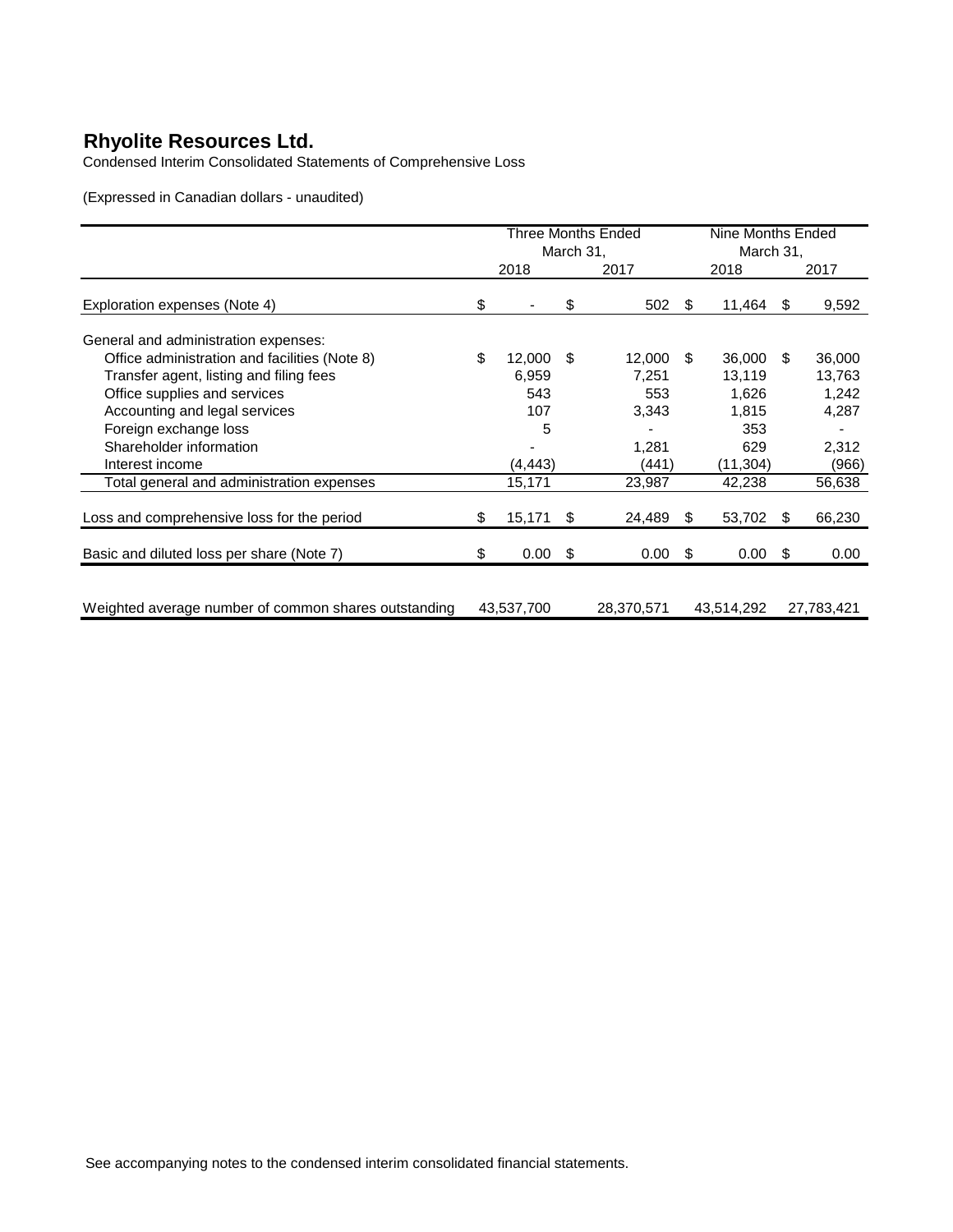Condensed Interim Consolidated Statements of Cash Flows

(Expressed in Canadian dollars - unaudited)

|                                                                 |    | Nine Months Ended<br>March 31, |             |
|-----------------------------------------------------------------|----|--------------------------------|-------------|
|                                                                 |    | 2018                           | 2017        |
|                                                                 |    |                                |             |
| Cash (used in) provided by:                                     |    |                                |             |
| Operating activities:                                           |    |                                |             |
| Loss for the period                                             | \$ | $(53,702)$ \$                  | (66, 230)   |
| Non-operating income:                                           |    |                                |             |
| Interest income                                                 |    | (11, 304)                      | (966)       |
| Changes in non-cash working capital balances:                   |    |                                |             |
| Amounts receivable                                              |    | (1,065)                        | (2, 226)    |
| Accounts payable and accrued liabilities                        |    | (12, 225)                      | 35,717      |
| Net cash used in operating activities                           |    | (78, 296)                      | (33, 705)   |
| Investing activities:                                           |    |                                |             |
| Interest income                                                 |    | 11,304                         | 966         |
| Net cash provided by investing activities                       |    | 11,304                         | 966         |
| Financing activities:                                           |    |                                |             |
| Private placement of common shares, net of share issuance costs |    | (25, 967)                      | 1,387,915   |
| Proceeds from exercise of warrants                              |    | 6,939                          |             |
| Net cash provided by financing activities                       |    | (19, 028)                      | 1,387,915   |
| Change in cash for the period                                   |    | (86,020)                       | 1,355,176   |
| Cash, beginning of period                                       |    | 1,546,217                      | 262,787     |
| Cash, end of period                                             |    | \$1,460,197                    | \$1,617,963 |

#### **Supplemental cash flow information:**

During the nine months ended March 31, 2018, the Company transferred \$4,335 from equity reserves to share capital, representing the previously recorded fair value of warrants exercised in the period. There were no other non-cash investing or financing activities during the nine months ended March 31, 2018 and 2017.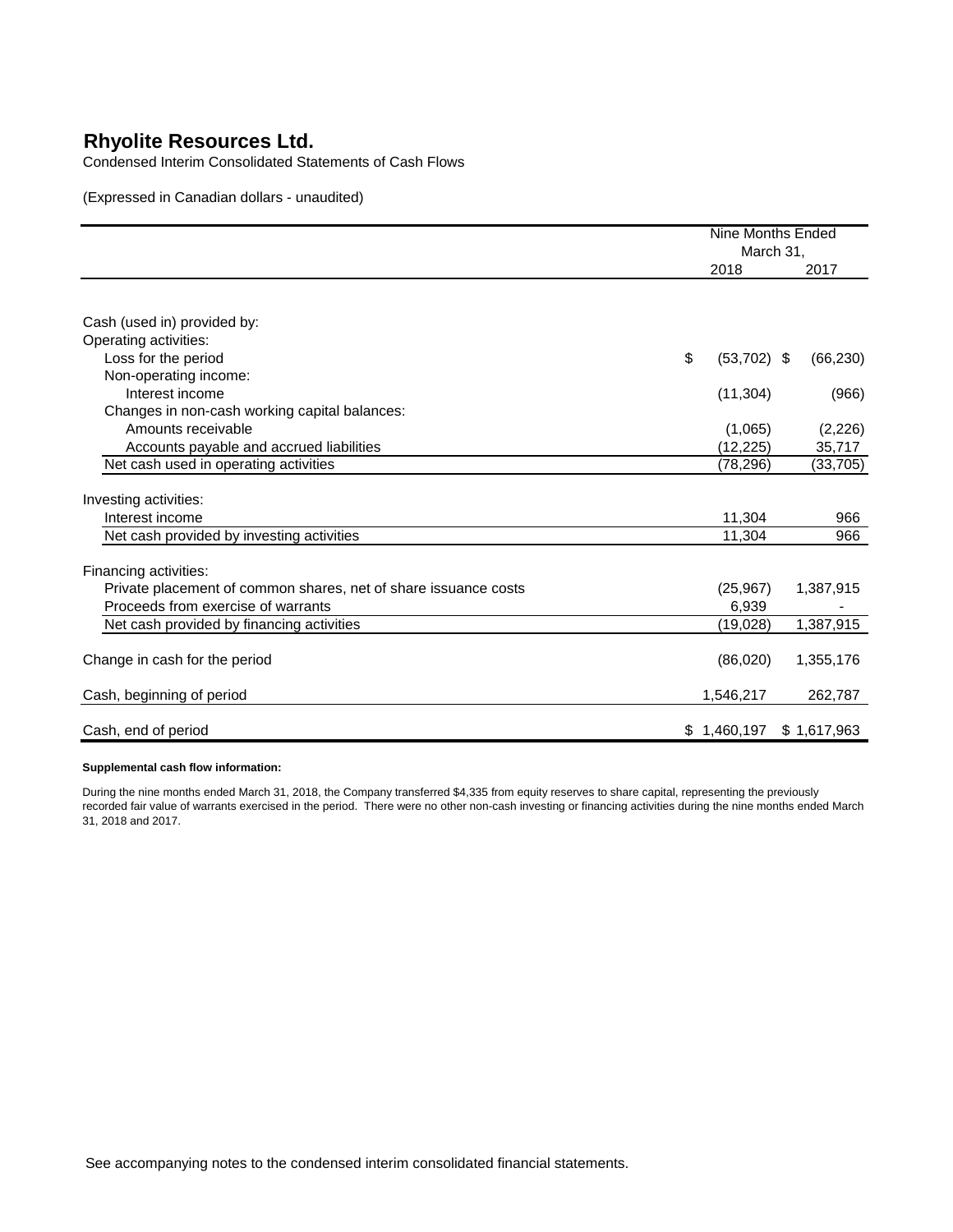### **1. NATURE OF OPERATIONS**

Rhyolite Resources Ltd. (the "Company") was incorporated under the *Business Corporations Act* (Alberta) on April 6, 2006. Its principal business activities include the acquisition and exploration of mineral properties. The Company's registered office address is Suite 1900,  $520 - 3<sup>rd</sup>$  Avenue SW, Calgary, AB, and its principal place of business is Suite 1703, 595 Burrard Street, Vancouver, BC.

These unaudited condensed interim consolidated financial statements were authorized for issuance by the Audit Committee and Board of Directors on May 30, 2018.

## **2. BASIS OF PRESENTATION**

#### **Statement of Compliance**

These unaudited condensed interim consolidated financial statements, including comparative periods, have been prepared in accordance with International Financial Reporting Standards ("IFRS") and in accordance with International Accounting Standard ("IAS") 34 "*Interim Financial Reporting"*, as issued by the International Accounting Standards Board ("IASB"), and Interpretations of the International Financial Reporting Interpretations Committee ("IFRIC"). These financial statements should be read in conjunction with the Company's audited consolidated financial statements for the year ended June 30, 2017.

#### **Basis of Measurement**

These condensed interim consolidated financial statements have been prepared on a historical cost basis except for financial instruments classified as fair value through profit or loss, which are stated at their fair value. In addition, these financial statements have been prepared using the accrual basis of accounting, except for cash flow information.

These condensed interim consolidated financial statements are presented in Canadian dollars, which is also the functional currency of the Company and its subsidiaries.

#### **Going Concern**

These condensed interim consolidated financial statements have been prepared on the assumption that the Company will realize its assets and discharge its liabilities in the normal course of business rather than through a process of forced liquidation. As such, these condensed interim consolidated financial statements do not include adjustments to amounts and classifications of assets and liabilities that might be necessary should the Company be unable to continue operations. While management believes that the Company has sufficient working capital to meet its projected financial obligations in the short-term, which includes the next fiscal year, its ability to operate as a going concern in the longer-term requires it enter into profitable operations or to raise additional financing.

# **3. SIGNIFICANT ACCOUNTING POLICIES AND ESTIMATES**

These condensed interim consolidated financial statements have been prepared according to the same accounting policies and are subject to the same areas of judgement, measurement estimates and uncertainties as those disclosed in Note 3 of the Company's audited financial statements for the year ended June 30, 2017.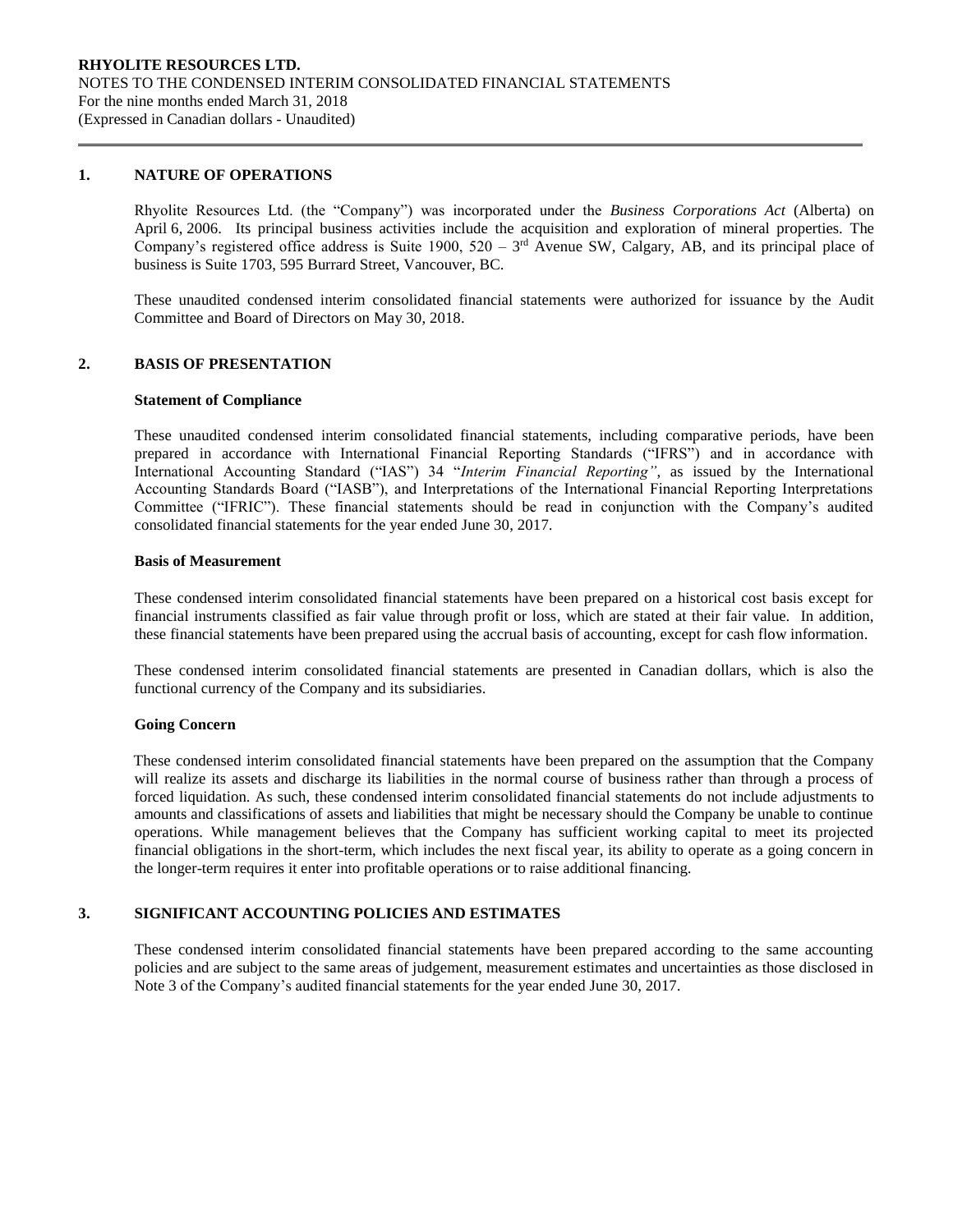## **4. EXPLORATION AND EVALUATION ASSETS - MINERAL PROPERTIES**

#### **Paxson Gold Property, Alaska, U.S.**

The Company acquired through an internal staking program certain mineral claims in the eastern Alaska Range, southwest of Tok, Alaska. As of March 31, 2018, the Company has incurred staking costs of \$44,615 (June 30, 2017 - \$44,615) in acquiring these claims.

During the nine months ended March 31, 2018, the Company incurred \$11,464 (2017 - \$9,592) in exploration expenses, primarily for annual permitting and claim filing fees.

Title to mineral properties may be based on uncertain conveyance histories and therefore involves an inherent risk that title to the Company's mineral properties may be contested. The Company has investigated title to all its mineral properties and, to the best of its knowledge, title to all its properties is in good standing. Further, the Company has not been notified of any challenge to the validity of its claims.

### **5. AMOUNTS RECEIVABLE**

The Company's amounts receivable arise primarily from the refund of sales taxes from Canadian taxation authorities.

## **6. ACCOUNTS PAYABLE AND ACCRUED LIABILITIES**

Accounts payable and accrued liabilities relate to amounts owing for management, consulting and other professional services, including services provided by a related party (Note 8). All payables and accrued liabilities for the Company fall due within the next 12 months.

### **7. SHAREHOLDERS' EQUITY**

### **Authorized share capital**

Unlimited common shares, without par value. Unlimited preferred shares issuable in series, without par value.

No preferred shares were issued and outstanding during the nine months ended March 31, 2018 or the year ended June 30, 2017, and changes to the number of common shares outstanding are as follows:

|                                                | <b>Number</b> | <b>Assigned</b> |
|------------------------------------------------|---------------|-----------------|
|                                                | of Shares     | <b>Value</b>    |
| Outstanding, June 30, 2016                     | 27,491,450    | 3,584,781       |
| Private placement, net of share issuance costs | 16,000,000    | 1,280,716       |
| Outstanding, June 30, 2017                     | 43,491,450    | 4,865,497       |
| Shares issued on warrant exercise              | 46.250        | 11.274          |
| Share issuance costs                           |               | (25,967)        |
| Outstanding, March 31, 2018                    | 43,537,700    | 4,850,804       |

On March 27, 2017, the Company completed a brokered private placement of 16,000,000 units ("Units") at a price of \$0.10 per unit for gross proceeds of \$1,600,000. Each Unit consisted of one common share ("Unit Share") and a onehalf share purchase warrant ("Unit Warrant"). Each full Unit Warrant entitles the holder to acquire one additional common share of the Company at a price of \$0.15 per share on or before March 27, 2019. All proceeds from the private placement, net of share issuance costs, is attributed to the Unit Shares, with no value being attributed to the Unit Warrants.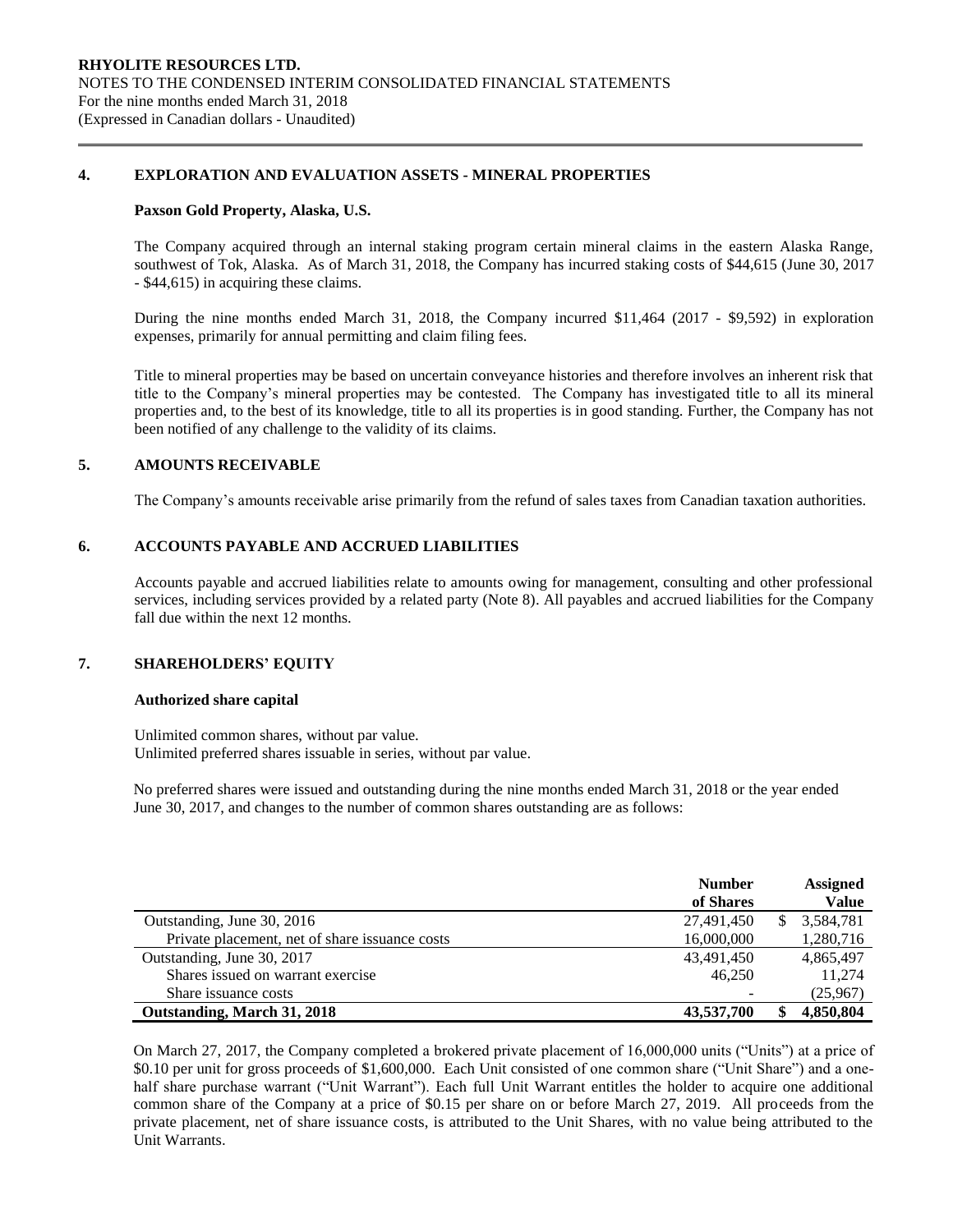## **7. SHAREHOLDERS' EQUITY** (cont'd…)

#### **Authorized share capital** (cont'd…)

Issuance costs incurred to complete the private placement included \$238,052 in cash costs for agent's commissions, stock exchange fees, legal fees and administrative fees, of which \$25,967 was incurred in the nine months ended March 31, 2018. In addition to cash costs, the Company issued 1,360,000 additional warrants (the "Agent's Warrants") with a fair value of \$127,497 to the agent who facilitated the private placement.

On October 31, 2017, the Company issued 21,250 common shares on the exercise of Agent's Warrants, and on November 29, 2017 an additional 25,000 Agent's Warrants were exercised. The combined proceeds from these issuances was \$6,939 and an additional \$4,335 – representing the original fair value attributed to the exercised Agent's warrants – was reclassified from equity reserves to share capital.

#### **Stock options**

The Company adopted an incentive stock option plan (the "Option Plan") which provides that the Board of Directors of the Company may from time to time, in its discretion, and in accordance with the Exchange requirements, grant to directors, officers, employees and technical consultants to the Company, non-transferable options to purchase common shares, provided that the number of common shares reserved for issuance will not exceed 10% of the issued and outstanding common shares. Such options will be exercisable for a period of up to 5 years from the date of grant. Vesting terms are determined by the Board of Directors at the time of grant.

Stock option transactions for the nine months ended March 31, 2018 and the year ended June 30, 2017 are summarized as follows:

|                                               | <b>Number</b> | Weighted<br>Average<br><b>Exercise</b> |
|-----------------------------------------------|---------------|----------------------------------------|
|                                               | of Options    | Price                                  |
| Outstanding, June 30, 2016                    | 475,000       | 0.15                                   |
| Expired                                       | (25,000)      | 0.15                                   |
| Outstanding, June 30, 2017 and March 31, 2018 | 450,000       | 0.15                                   |

The following incentive stock options were outstanding and exercisable at March 31, 2018:

|                    |                       | Number of<br><b>Options</b> | Number of<br><b>Options</b> |
|--------------------|-----------------------|-----------------------------|-----------------------------|
| <b>Expiry date</b> | <b>Exercise Price</b> | Outstanding                 | <b>Exercisable</b>          |
| May 16, 2021       | 0.15                  | 450,000                     | 450,000                     |

#### **Warrants**

The Company may grant warrants on a stand-alone basis to agents or brokers as compensation for facilitating financing. Alternatively, warrants may be included with the Company's shares as a component of share units issued for financing.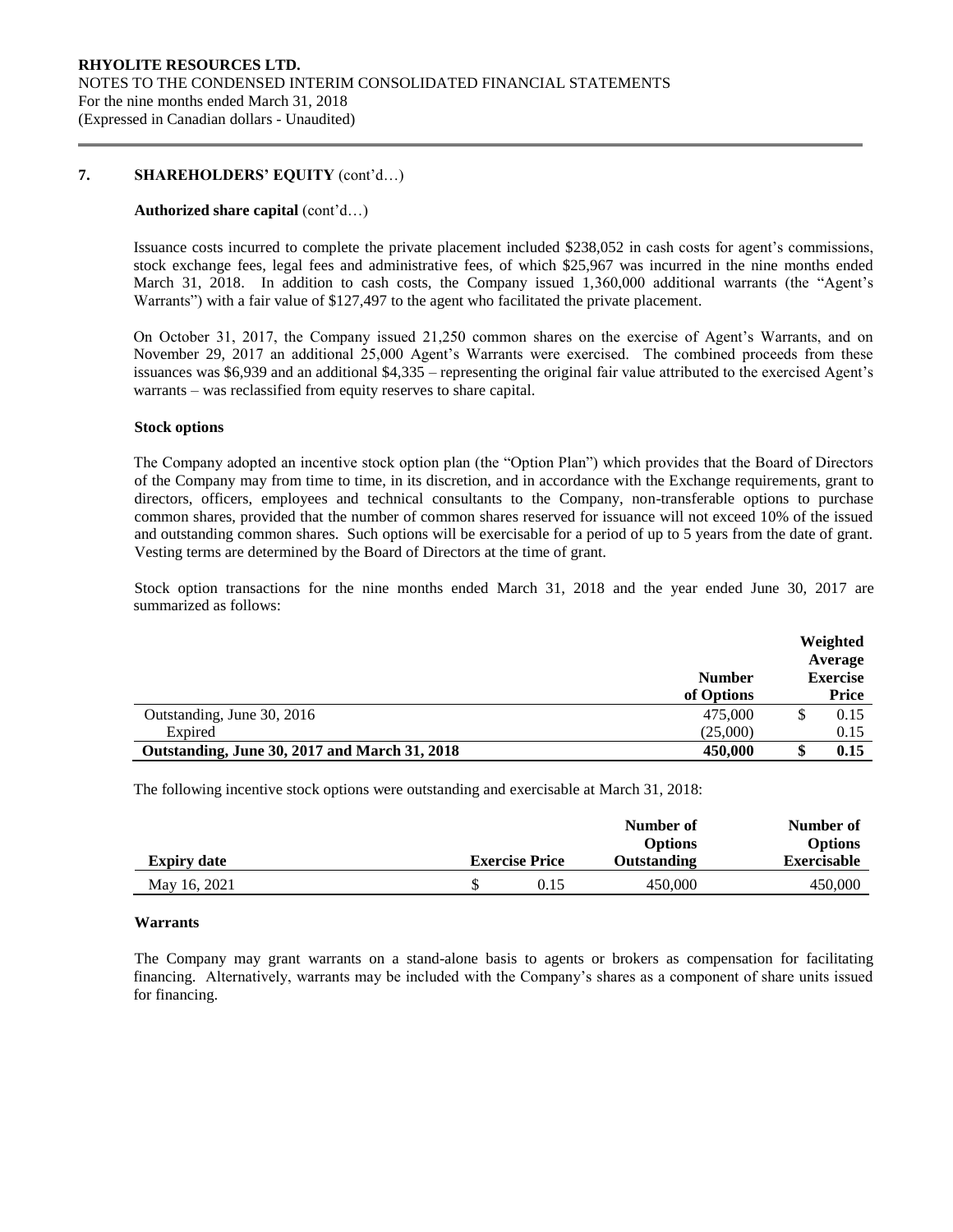# **7. SHAREHOLDERS' EQUITY** (cont'd…)

## **Warrants** (cont'd…)

Warrant transactions for the nine months ended March 31, 2018 and the year ended June 30, 2017 are summarized as follows:

|                             | <b>Number</b><br>of Warrants | Weighted<br>Average<br><b>Exercise</b><br><b>Price</b> |   | <b>Assigned Fair</b><br>Value per<br>Warrant |
|-----------------------------|------------------------------|--------------------------------------------------------|---|----------------------------------------------|
| Outstanding, June 2016      |                              |                                                        | S |                                              |
| Unit Warrants issued        | 8,000,000                    | 0.15                                                   |   |                                              |
| Agent's Warrants issued     | 1,360,000                    | 0.15                                                   |   | 0.09                                         |
| Outstanding, June 30, 2017  | 9,360,000                    | 0.15                                                   |   | 0.01                                         |
| Agent's warrants exercised  | (46,250)                     | 0.15                                                   |   | 0.09                                         |
| Outstanding, March 31, 2018 | 9,313,750                    | 0.15                                                   |   | 0.01                                         |

The fair value Agent's Warrants is calculated using the Black-Scholes option pricing model. The weighted average assumptions used in the pricing model for Agent's Warrants are as follows:

|                                 | For the Nine Months<br>Ended March 31, 2018 | <b>For the Year Ended</b><br>June 30, 2017 |
|---------------------------------|---------------------------------------------|--------------------------------------------|
| Risk-free interest rate         | N/A                                         | 0.73%                                      |
| Dividend yield                  | N/A                                         |                                            |
| Expected stock price volatility | N/A                                         | 94%                                        |
| Expected forfeiture rate        | N/A                                         |                                            |
| Expected life                   | N/A                                         | 2 years                                    |

The following warrants were outstanding and exercisable at March 31, 2018:

|                    |                       | Number of<br><b>Warrants</b> |
|--------------------|-----------------------|------------------------------|
| <b>Expiry date</b> | <b>Exercise Price</b> | <b>Outstanding</b>           |
| March 27, 2019     | \$ 0.15               | 9,313,750                    |

#### **Per share amounts**

Weighted average per share amounts for the three and nine months ended March 31, 2018 and 2017 are calculated as follows:

|                                  | <b>Three Months</b><br><b>Ended</b><br>March 31,<br>2018 | <b>Three Months</b><br><b>Ended</b><br>March 31,<br>2017 | <b>Nine Months</b><br><b>Ended</b><br>March 31,<br>2018 | <b>Nine Months</b><br><b>Ended</b><br>March 31,<br>2017 |
|----------------------------------|----------------------------------------------------------|----------------------------------------------------------|---------------------------------------------------------|---------------------------------------------------------|
| Numerator                        |                                                          |                                                          |                                                         |                                                         |
| Net Loss                         | \$15,171                                                 | \$24,489                                                 | \$53,702                                                | \$66,230                                                |
| Denominator                      |                                                          |                                                          |                                                         |                                                         |
| Weighted average number of       |                                                          |                                                          |                                                         |                                                         |
| common shares outstanding, basic |                                                          |                                                          |                                                         |                                                         |
| and diluted                      | 43,537,700                                               | 28,370,571                                               | 43,514,292                                              | 27,783,421                                              |
| Loss per common share, basic and |                                                          |                                                          |                                                         |                                                         |
| diluted                          | \$ (0.00)                                                | (0.00)<br>S                                              | \$<br>(0.00)                                            | S.<br>(0.00)                                            |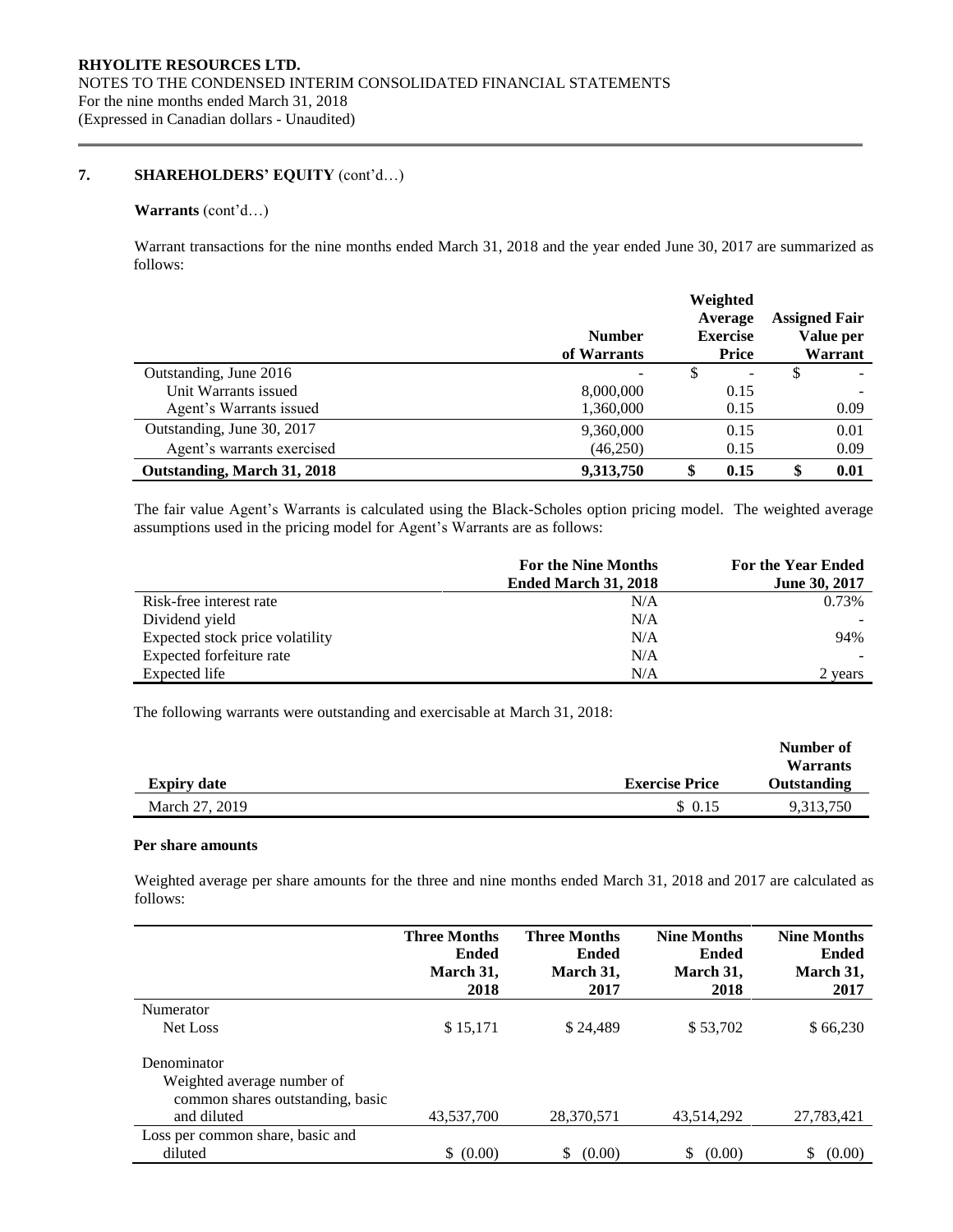## **7. SHAREHOLDERS' EQUITY** (cont'd…)

#### **Per share amounts** (cont'd…)

Diluted weighted average number of common shares outstanding for the three and nine months ended March 31, 2018 and 2017 exclude the impact of stock options and warrants outstanding as their inclusion is anti-dilutive in periods when a loss is incurred.

## **8. RELATED PARTY TRANSACTIONS**

The Company is party to a corporate service agreement with Earlston Management Corp. ("Earlston"), a company a company related that provides key management services to the Company. The Company pays Earlston a fee of \$4,000 per month and Earlston is reimbursed for expenses incurred in the performance of its services. An expense for office administration and facilities of \$36,000 the nine months ended March 31, 2018 (2017 - \$36,000) has been reported for services provided by Earlston. Accounts payable and accrued liabilities as at March 31, 2018 includes \$4,308 (June 30, 2017 - \$4,307) in amounts owing to Earlston.

## **9. FINANCIAL INSTRUMENTS AND RISK MANAGEMENT**

As at March 31, 2018, the Company's financial instruments comprise cash, amounts receivable and accounts payable and accrued liabilities. The fair values of amounts receivable and accounts payable and accrued liabilities approximate their carrying values due to their short-term maturity. Fair values of financial instruments are classified in a fair value hierarchy based on the inputs used to determine fair values. The levels of the fair value hierarchy are as follows:

- Level 1 Unadjusted quoted prices in active markets for identical assets or liabilities;
- Level 2 Inputs other than quoted prices included in Level 1 that are observable for the asset or liability, either directly (i.e. as prices) or indirectly (i.e. derived from prices); and
- Level 3 Inputs that are not based on observable market data (unobservable inputs).

As at March 31, 2018, the fair value of cash held by the Company was based on Level 1 of the fair value hierarchy.

The Company's risk exposures and the impact on the Company's financial instruments are summarized below:

## *Credit risk*

Credit risk is the risk of an unexpected loss if a customer or third party to a financial instrument fails to meet its contractual obligations. The Company's credit risk is primarily attributable to its cash and amounts receivable. The Company limits exposure to credit risk by maintaining its cash with large financial institutions. The Company does not have cash that is invested in asset backed commercial paper. The Company's amounts receivable consists of sales tax refundable from the Canada Revenue Agency and is not subject to significant credit risk.

### *Liquidity risk*

Liquidity risk is the risk that the Company will not be able to meet its financial obligations as they fall due. The Company ensures there is sufficient capital in order to meet short-term business requirements, after taking into account cash flows from operations and the Company's holdings of cash. The Company believes that these sources are sufficient to cover the likely short-term cash requirements, but that further funding will be required to meet longterm requirements. As at March 31, 2018, the Company had a cash balance of \$1,460,197 to settle current liabilities of \$4,479. All of the Company's financial liabilities have contractual maturities of 30 days or are due on demand and subject to normal trade terms.